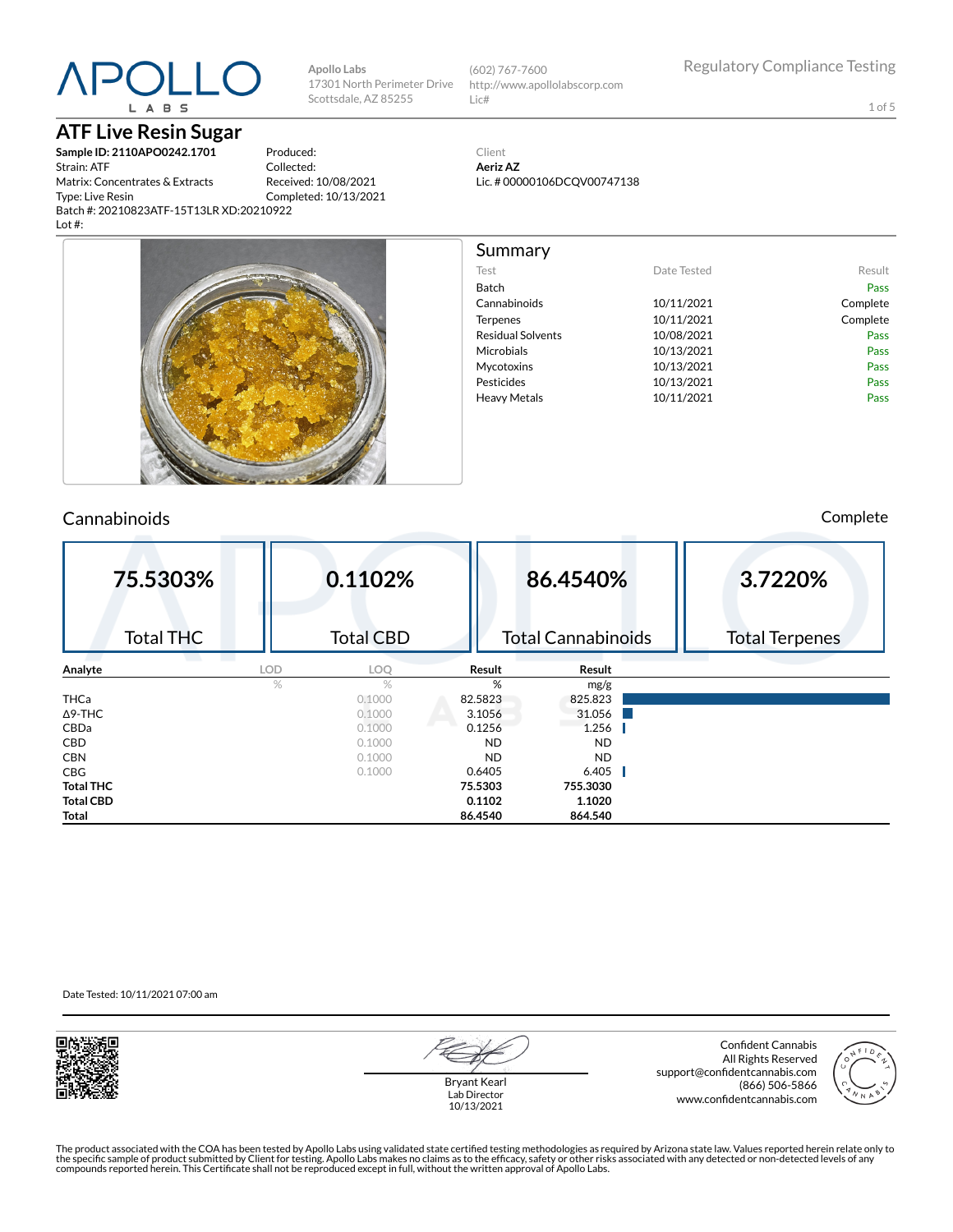## **ATF Live Resin Sugar**

**Sample ID: 2110APO0242.1701** Strain: ATF Matrix: Concentrates & Extracts Type: Live Resin Batch #: 20210823ATF-15T13LR XD:20210922 Lot #:

Produced: Collected: Received: 10/08/2021 Completed: 10/13/2021

**Apollo Labs**

17301 North Perimeter Drive Scottsdale, AZ 85255

# Pesticides **Passage of the Contract of Contract Contract of Contract Contract Contract Contract Contract Contract Contract Contract Contract Contract Contract Contract Contract Contract Contract Contract Contract Contract**

| Analyte             | LOQ        | Limit      | Units      | <b>Status</b> | Analyte            | LOO        | Limit      | Units      | <b>Status</b> |
|---------------------|------------|------------|------------|---------------|--------------------|------------|------------|------------|---------------|
|                     | <b>PPM</b> | <b>PPM</b> | <b>PPM</b> |               |                    | <b>PPM</b> | <b>PPM</b> | <b>PPM</b> |               |
| Abamectin           | 0.2500     | 0.5000     | <b>ND</b>  | Pass          | Hexythiazox        | 0.5000     | 1.0000     | <b>ND</b>  | Pass          |
| Acephate            | 0.2000     | 0.4000     | <b>ND</b>  | Pass          | Imazalil           | 0.1000     | 0.2000     | <b>ND</b>  | Pass          |
| Acequinocyl         | 1.0000     | 2.0000     | <b>ND</b>  | Pass          | Imidacloprid       | 0.2000     | 0.4000     | <b>ND</b>  | Pass          |
| Acetamiprid         | 0.1000     | 0.2000     | <b>ND</b>  | Pass          | Kresoxim Methyl    | 0.2000     | 0.4000     | <b>ND</b>  | Pass          |
| Aldicarb            | 0.2000     | 0.4000     | <b>ND</b>  | Pass          | Malathion          | 0.1000     | 0.2000     | <b>ND</b>  | Pass          |
| Azoxystrobin        | 0.1000     | 0.2000     | <b>ND</b>  | Pass          | Metalaxyl          | 0.1000     | 0.2000     | <b>ND</b>  | Pass          |
| <b>Bifenazate</b>   | 0.1000     | 0.2000     | <b>ND</b>  | Pass          | Methiocarb         | 0.1000     | 0.2000     | <b>ND</b>  | Pass          |
| Bifenthrin          | 0.1000     | 0.2000     | <b>ND</b>  | Pass          | Methomvl           | 0.2000     | 0.4000     | <b>ND</b>  | Pass          |
| <b>Boscalid</b>     | 0.2000     | 0.4000     | <b>ND</b>  | Pass          | Myclobutanil       | 0.1000     | 0.2000     | <b>ND</b>  | Pass          |
| Carbaryl            | 0.1000     | 0.2000     | <b>ND</b>  | Pass          | Naled              | 0.2500     | 0.5000     | <b>ND</b>  | Pass          |
| Carbofuran          | 0.1000     | 0.2000     | <b>ND</b>  | Pass          | Oxamyl             | 0.5000     | 1.0000     | <b>ND</b>  | Pass          |
| Chlorantraniliprole | 0.1000     | 0.2000     | <b>ND</b>  | Pass          | Paclobutrazol      | 0.2000     | 0.4000     | <b>ND</b>  | Pass          |
| Chlorfenapyr        | 0.5000     | 1.0000     | <b>ND</b>  | Pass          | Permethrins        | 0.1000     | 0.2000     | <b>ND</b>  | Pass          |
| Chlorpyrifos        | 0.1000     | 0.2000     | <b>ND</b>  | Pass          | Phosmet            | 0.1000     | 0.2000     | <b>ND</b>  | Pass          |
| Clofentezine        | 0.1000     | 0.2000     | <b>ND</b>  | Pass          | Piperonyl Butoxide | 1.0000     | 2.0000     | <b>ND</b>  | Pass          |
| Cyfluthrin          | 0.5000     | 1.0000     | <b>ND</b>  | Pass          | Prallethrin        | 0.1000     | 0.2000     | <b>ND</b>  | Pass          |
| Cypermethrin        | 0.5000     | 1.0000     | <b>ND</b>  | Pass          | Propiconazole      | 0.2000     | 0.4000     | <b>ND</b>  | Pass          |
| Daminozide          | 0.5000     | 1.0000     | <b>ND</b>  | Pass          | Propoxur           | 0.1000     | 0.2000     | ND         | Pass          |
| Diazinon            | 0.1000     | 0.2000     | <b>ND</b>  | Pass          | Pyrethrins         | 0.5000     | 1.0000     | <b>ND</b>  | Pass          |
| <b>Dichlorvos</b>   | 0.0500     | 0.1000     | <b>ND</b>  | Pass          | Pyridaben          | 0.1000     | 0.2000     | <b>ND</b>  | Pass          |
| Dimethoate          | 0.1000     | 0.2000     | <b>ND</b>  | Pass          | Spinosad           | 0.1000     | 0.2000     | <b>ND</b>  | Pass          |
| Ethoprophos         | 0.1000     | 0.2000     | <b>ND</b>  | Pass          | Spiromesifen       | 0.1000     | 0.2000     | ND         | Pass          |
| Etofenprox          | 0.2000     | 0.4000     | <b>ND</b>  | Pass          | Spirotetramat      | 0.1000     | 0.2000     | <b>ND</b>  | Pass          |
| Etoxazole           | 0.1000     | 0.2000     | <b>ND</b>  | Pass          | Spiroxamine        | 0.2000     | 0.4000     | <b>ND</b>  | Pass          |
| Fenoxycarb          | 0.1000     | 0.2000     | <b>ND</b>  | Pass          | Tebuconazole       | 0.2000     | 0.4000     | <b>ND</b>  | Pass          |
| Fenpyroximate       | 0.2000     | 0.4000     | <b>ND</b>  | Pass          | Thiacloprid        | 0.1000     | 0.2000     | <b>ND</b>  | Pass          |
| Fipronil            | 0.2000     | 0.4000     | <b>ND</b>  | Pass          | Thiamethoxam       | 0.1000     | 0.2000     | <b>ND</b>  | Pass          |
| Flonicamid          | 0.5000     | 1.0000     | <b>ND</b>  | Pass          | Trifloxystrobin    | 0.1000     | 0.2000     | <b>ND</b>  | Pass          |
| Fludioxonil         | 0.2000     | 0.4000     | <b>ND</b>  | Pass          |                    |            |            |            |               |

### **Herbicides**

| Analyte       | ∽                               | Limit                    | <b>Units</b> | <b>Status</b> |
|---------------|---------------------------------|--------------------------|--------------|---------------|
|               | DDN<br>$\Gamma$   $\vee$ $\vee$ | <b>DDI</b><br>ΠΥ         | PPM          |               |
| Pendimethalin | $\cap$<br>U.UJUU                | $1 \cap \cap$<br>u. luuu | <b>ND</b>    | Pass          |

Date Tested: 10/13/2021 12:00 am



Bryant Kearl Lab Director 10/13/2021

Confident Cannabis All Rights Reserved support@confidentcannabis.com (866) 506-5866 www.confidentcannabis.com



The product associated with the COA has been tested by Apollo Labs using validated state certified testing methodologies as required by Arizona state law. Values reported herein relate only to<br>the specific sample of produc

2 of 5

#### Client **Aeriz AZ** Lic. # 00000106DCQV00747138

http://www.apollolabscorp.com

(602) 767-7600

Lic#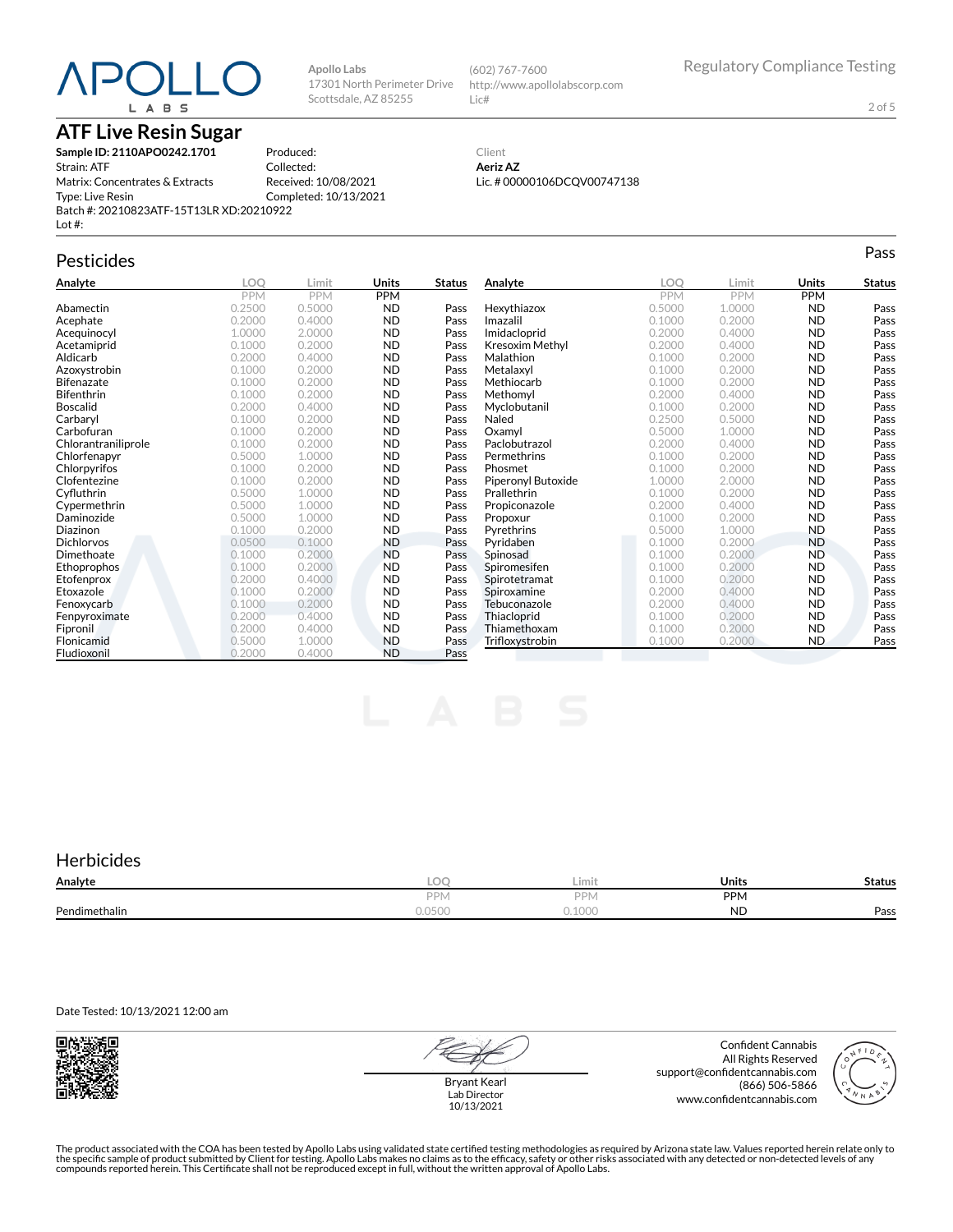## **ATF Live Resin Sugar**

**Sample ID: 2110APO0242.1701** Strain: ATF Matrix: Concentrates & Extracts Type: Live Resin Batch #: 20210823ATF-15T13LR XD:20210922 Lot #: Produced: Collected: Received: 10/08/2021 Completed: 10/13/2021

**Apollo Labs**

17301 North Perimeter Drive Scottsdale, AZ 85255

### Microbials Pass

| Analyte               |                             | Limit | Result    | <b>Status</b> |
|-----------------------|-----------------------------|-------|-----------|---------------|
| Salmonella SPP        | Detected/Not Detected in 1g |       | <b>ND</b> | Pass          |
| Aspergillus flavus    | Detected/Not Detected in 1g |       | <b>ND</b> | Pass          |
| Aspergillus fumigatus | Detected/Not Detected in 1g |       | <b>ND</b> | Pass          |
| Aspergillus niger     | Detected/Not Detected in 1g |       | <b>ND</b> | Pass          |
| Aspergillus terreus   | Detected/Not Detected in 1g |       | <b>ND</b> | Pass          |
| Analyte               | LOO                         | Limit | Result    | <b>Status</b> |
|                       | CFU/g                       | CFU/g | CFU/g     |               |
| E. Coli               | 100.0                       | 100.0 | <b>ND</b> | Pass          |

Date Tested: 10/13/2021 12:00 am

### Mycotoxins **Pass**

| Analyte                 |       | LOD. | LOC   | Limit      | <b>Units</b> | <b>Status</b> |
|-------------------------|-------|------|-------|------------|--------------|---------------|
|                         | µg/kg |      | µg/kg | $\mu$ g/kg | µg/kg        |               |
| <b>B1</b>               |       |      | 10    | ŻŪ         | <b>ND</b>    | Pass          |
| <b>B2</b>               |       |      | 10    | 20         | <b>ND</b>    | Pass          |
| G <sub>1</sub>          |       |      | 10    | ΖU         | <b>ND</b>    | Pass          |
| G <sub>2</sub>          |       |      | 10    | ΖU         | <b>ND</b>    | Pass          |
| <b>Total Aflatoxins</b> |       |      | 10    | ΖU         | <b>ND</b>    | Pass          |
| Ochratoxin A            |       |      | 10    | 20         | <b>ND</b>    | Pass          |

#### Date Tested: 10/13/2021 12:00 am

| <b>Heavy Metals</b> |           |            |           |              | Pass          |
|---------------------|-----------|------------|-----------|--------------|---------------|
| Analyte             | LOD.      | <b>LOO</b> | Limit     | <b>Units</b> | <b>Status</b> |
|                     | $\mu$ g/g | $\mu$ g/g  | $\mu$ g/g | $\mu$ g/g    |               |
| Arsenic             | 0.066     | 0.133      | 0.4       | <b>ND</b>    | Pass          |
| Cadmium             | 0.066     | 0.133      | 0.4       | <b>ND</b>    | Pass          |
| Lead                | 0.166     | 0.333      |           | <b>ND</b>    | Pass          |
| Mercury             | 0.2       | 0.4        | 1.2       | <b>ND</b>    | Pass          |

#### Date Tested: 10/11/2021 12:00 am



Bryant Kearl Lab Director 10/13/2021

Confident Cannabis All Rights Reserved support@confidentcannabis.com (866) 506-5866 www.confidentcannabis.com



Regulatory Compliance Testing

3 of 5

The product associated with the COA has been tested by Apollo Labs using validated state certified testing methodologies as required by Arizona state law. Values reported herein relate only to<br>the specific sample of produc



http://www.apollolabscorp.com

(602) 767-7600

Lic#

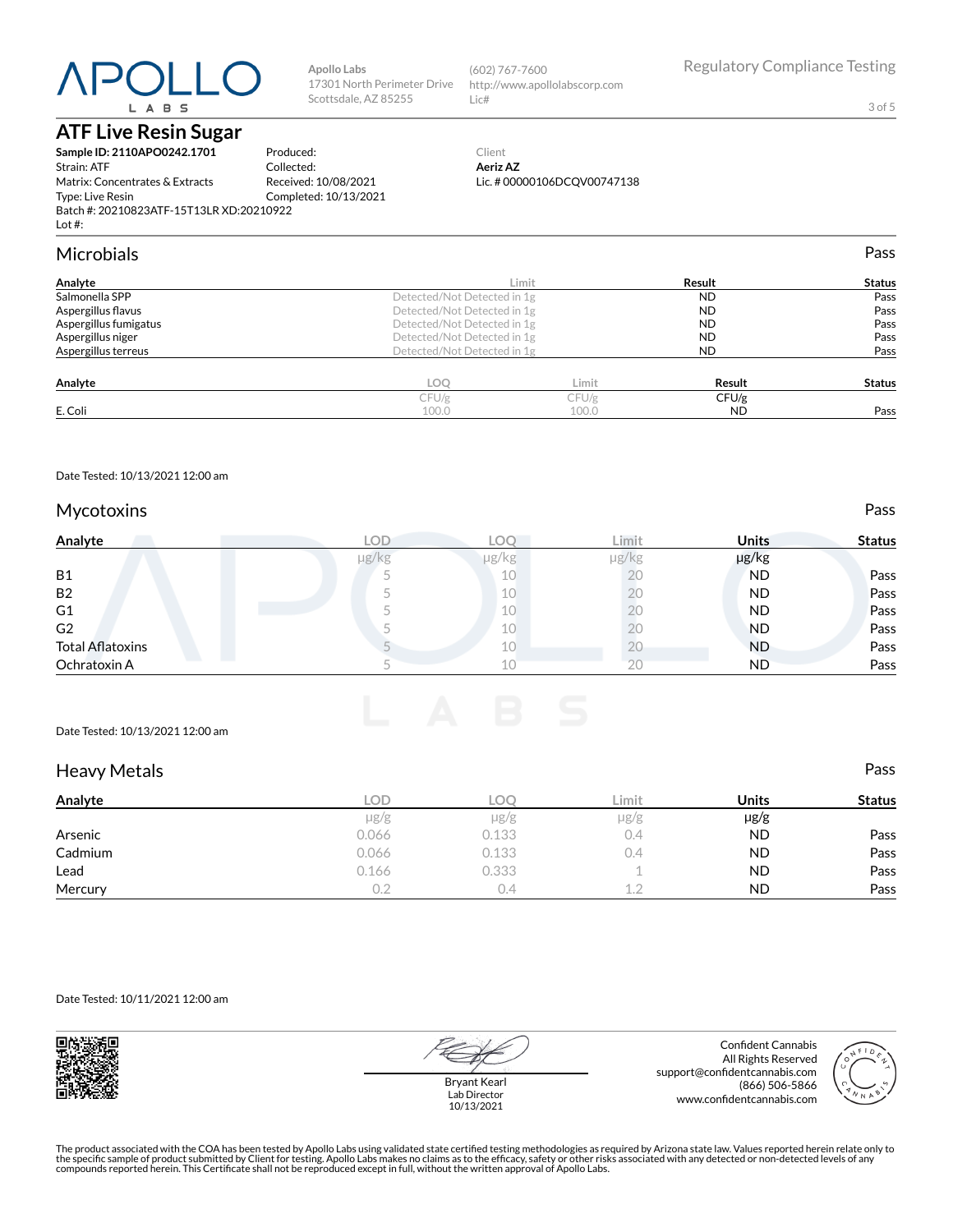**Apollo Labs**

17301 North Perimeter Drive Scottsdale, AZ 85255

## **ATF Live Resin Sugar**

**Sample ID: 2110APO0242.1701** Strain: ATF Matrix: Concentrates & Extracts Type: Live Resin Batch #: 20210823ATF-15T13LR XD:20210922 Lot #: Produced: Collected: Received: 10/08/2021 Completed: 10/13/2021

## Residual Solvents

| <b>LOD</b> | LOQ       | Limit     | Mass      | <b>Status</b> |
|------------|-----------|-----------|-----------|---------------|
| $\mu$ g/g  | $\mu$ g/g | $\mu$ g/g | $\mu$ g/g | Pass          |
| 190.5      | 381       | 1000      | ND.       | Pass          |
| 77         | 154       | 410       | <b>ND</b> | Pass          |
| 0.5        | 1         | 2         | <b>ND</b> | Pass          |
|            | 1914      | 5000      | <b>ND</b> | Pass          |
| 12         | 24        | 60        | <b>ND</b> | Pass          |
| 115.5      | 231       | 600       | ND.       | Pass          |
| 955        | 1910      | 5000      | <b>ND</b> | Pass          |
| 953.5      | 1907      | 5000      | <b>ND</b> | Pass          |
| 950.5      | 1901      | 5000      | <b>ND</b> | Pass          |
| 946        | 1892      | 5000      | ND.       | Pass          |
|            | 115       | 290       | ND.       | Pass          |
| 957.5      | 1915      | 5000      | <b>ND</b> | Pass          |
| 954        | 1908      | 5000      | <b>ND</b> | Pass          |
| 570.5      | 1141      | 3000      | ND.       | Pass          |
|            | 1923      | 5000      | ND.       | Pass          |
| 953.5      | 1907      | 5000      | <b>ND</b> | Pass          |
| 171.5      | 343       | 890       | ND.       | Pass          |
|            | 841       | 2170      | <b>ND</b> | Pass          |
|            |           |           |           |               |

(602) 767-7600

Lic#

Client **Aeriz AZ**

http://www.apollolabscorp.com

Lic. # 00000106DCQV00747138

Date Tested: 10/08/2021 07:00 am



Bryant Kearl Lab Director 10/13/2021

Confident Cannabis All Rights Reserved support@confidentcannabis.com (866) 506-5866 www.confidentcannabis.com



Regulatory Compliance Testing

4 of 5

The product associated with the COA has been tested by Apollo Labs using validated state certified testing methodologies as required by Arizona state law. Values reported herein relate only to<br>the specific sample of produc